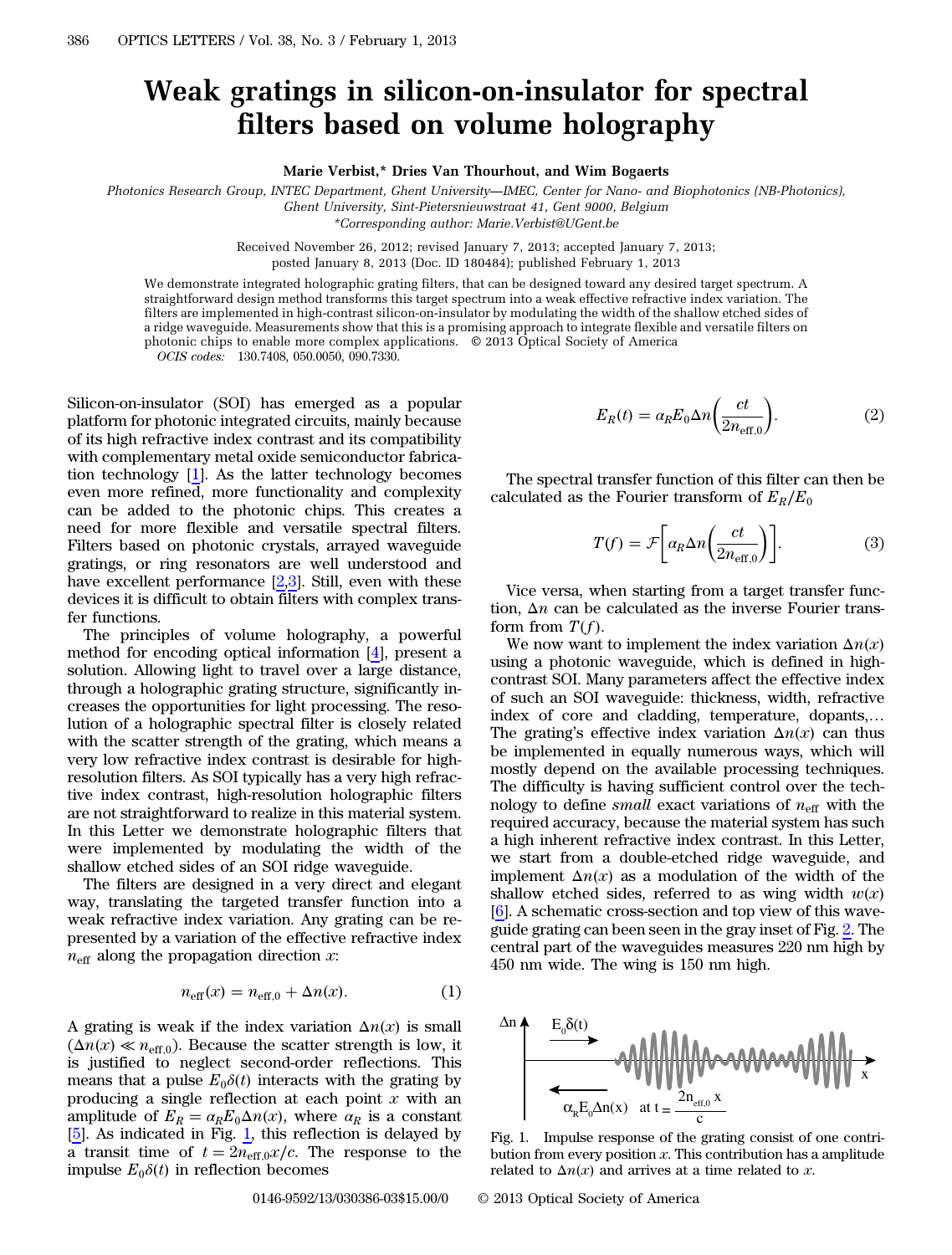<span id="page-1-0"></span>

Fig. 2. Calculated (a) index variation is mapped to the (b) index dependence of the wing width. The (c) resulting ideal grating design undergoes a transformation to truncate al features that are too narrow to be fabricated. The gray inset (d) shows a schematic cross-section and top view of part of a holographic waveguide grating.

Simulations in the full-vectorial mode solver Fimmwave yield the refractive index  $n$  as function of  $w$ , and thus the inverse:  $w(n)$ . By mapping the desired  $\Delta n(x)$ to the index dependence  $w(n)$  of the wing width, we obtain  $w(x)$ , the wing width as a function of the propagation length [Figs.  $2(a)-2(c)$  $2(a)-2(c)$  $2(a)-2(c)$ ]. This wing modulation causes the target spectrum to be reflected.

Depending on the fabrication scheme, additional transformations can or should be performed to satisfy fabrication requirements. For this work, the photonic chips are fabricated using 193 nm deep UV lithography [\[1](#page-2-0)]. Features narrower than 120 nm are not allowed by the software design rule check as they cannot be fabricated accurately. Therefore, we apply a transformation that truncates all sharp features by replacing  $w(x)$  with the average value over this 120 nm range [Fig.  $2(d)$ ].

Using the same set of parameters, several target spectra, all consisting of a number of isolated peaks, were translated into the corresponding grating design and fabricated. As can be expected, there is a tradeoff between spectral resolution, grating length and reflected power. In principle, Δn can be chosen arbitrarily small, resulting in an extremely high resolution. In practice, the reflections will become comparable to the scattering due to surface roughness and lose their filter strength. We set the maximal  $\Delta n$  to 0.04 [Fig. [2\(a\)\]](#page-1-0) and the grating length was chosen to be 1 mm. For these settings, we expect a high reflected power and good resolution.  $n_{\text{eff},0}$  can be chosen freely to ensure a practical range of the wing width. This is a range where the slope of  $w(n)$  is either too shallow (very short range) or too steep (very long range). We chose a range from 200–500 nm, which corresponds with a effective refractive index of 2.59–2.63 [Fig. [2\(b\)\]](#page-1-0). After truncating the narrow grating features, the wing width ranges from 230–385 nm. When fabricated, it ranges from 250–320 nm, due to the limitations of photolithography [[7\]](#page-2-6). This corresponds to a maximal refractive index contrast of 0.012. Figure [3](#page-1-1) shows the design together with a scanning electron microscope image picture of the fabricated device. By examining a range of gratings with different contrast, this effect can be calibrated and compensated for.

The expected reflection spectrum was calculated by performing a forward Fourier transform on the final design, including all transformations. These spectra can be seen in the top row of Fig. [4](#page-2-7). To show that the position of the peaks can be completely arbitrary, we intentionally included an irregular spectrum (middle spectrum in Fig. [4\)](#page-2-7), where we omitted one of five reflection peaks.

The waveguides are equipped with grating couplers to couple light from an optical fiber to the waveguide and back. A tunable laser is used as a light source and the reflected and transmitted power are measured simultaneously using two power meters. The reflected power is measured through a circulator and index matching fluid is used between fiber and chip to reduce unwanted reflections. The polarization of the light is controlled by polarization paddles.

Figure [4](#page-2-7) shows the measurements normalized with respect to the transmission of a straight waveguide with the same grating couplers. The measured spectra show distinct peaks at the same positions as the theoretical spectra. The measured reflection depends on the number of peaks in the same grating couplers. The measured spectra show<br>distinct peaks at the same positions as the theoretical<br>spectra. The measured reflection depends on the number<br>of peaks in the spectrum, and is −4.4 dB on a average peak width is 0.27 nm and the average side lobe spectra. The measured reflection depends on the number<br>of peaks in the spectrum, and is  $-4.4$  dB on average. The<br>average peak width is  $0.27$  nm and the average side lobe<br>suppression ratio is  $-6.5$  dB. For this demonstr efforts were made to reduce the extent of the side lobes. This means the filter performance could still be improved dramatically.

<span id="page-1-1"></span>

Fig. 3. (Color online) Comparing the design with the fabricated device shows that the maximal refractive index contrast of the grating is reduced.